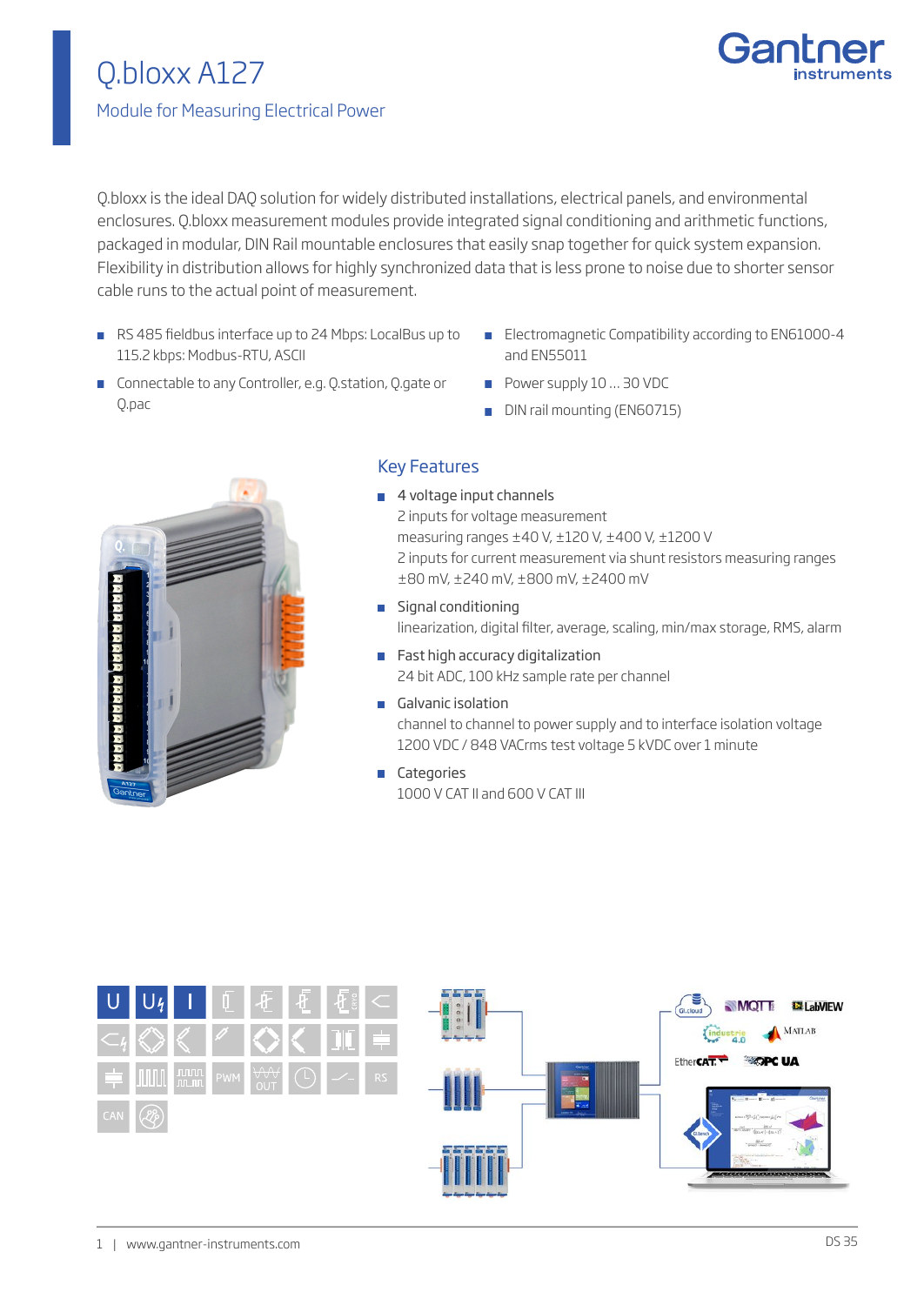# Q.bloxx A127

Module for Measuring Electrical Power

## Block diagram



### Technical Data

#### Analog Inputs

| Channels $ 4$ |                                                                                                         |
|---------------|---------------------------------------------------------------------------------------------------------|
| Accuracy      | 0.01 % typical                                                                                          |
|               | 0.025 % in controlled environment <sup>1</sup>                                                          |
|               | 0.05 % in industrial area <sup>2</sup>                                                                  |
|               | Linearity error $\vert$ 0.01 % typical full-scale                                                       |
|               | Repeatability $\vert$ 0.003 % typical (within 24 h)                                                     |
|               | Isolation voltage   1200 VDC continuous, channel to channel to power supply channel to bus <sup>3</sup> |

1 according to EN 61326 2006: appendix B

2 according to EN 61326 2006: appendix A

3 High voltage lifetime (TDDB E Model). Time to fail approx.. 4 years at 1200 VDC and 60 °C continuous

#### Measurement Mode Voltage AI1 + AI3

|                                             | Range $ \pm 1200 V$ | ±400V          | ±120V            | ±40V          |
|---------------------------------------------|---------------------|----------------|------------------|---------------|
| Accuracy                                    | $±$ 300 mV          | $±100$ mV      | $± 30$ mV        | $±10$ mV      |
| Resolution $ 6mV $                          |                     | $2$ mV         | 600 µV           | $200 \mu V$   |
| Long-term offset stability                  | 30 mV / 24 h        | 10 mV / 24 h   | 3mV/24h          | 1 mV/24 h     |
|                                             | 100 mV / 8000 h     | 30 mV / 8000 h | 10 mV / 8000 h   | 3 mV / 8000 h |
| Offset temperature influence   100 mV / 10k |                     | 30 mV/10 k     | $10$ mV / $10$ k | 3mV/10        |
| temperature influence   0.025 % / 10K       |                     |                |                  |               |
| Input impedance $  > 10$ M $\Omega$         |                     |                |                  |               |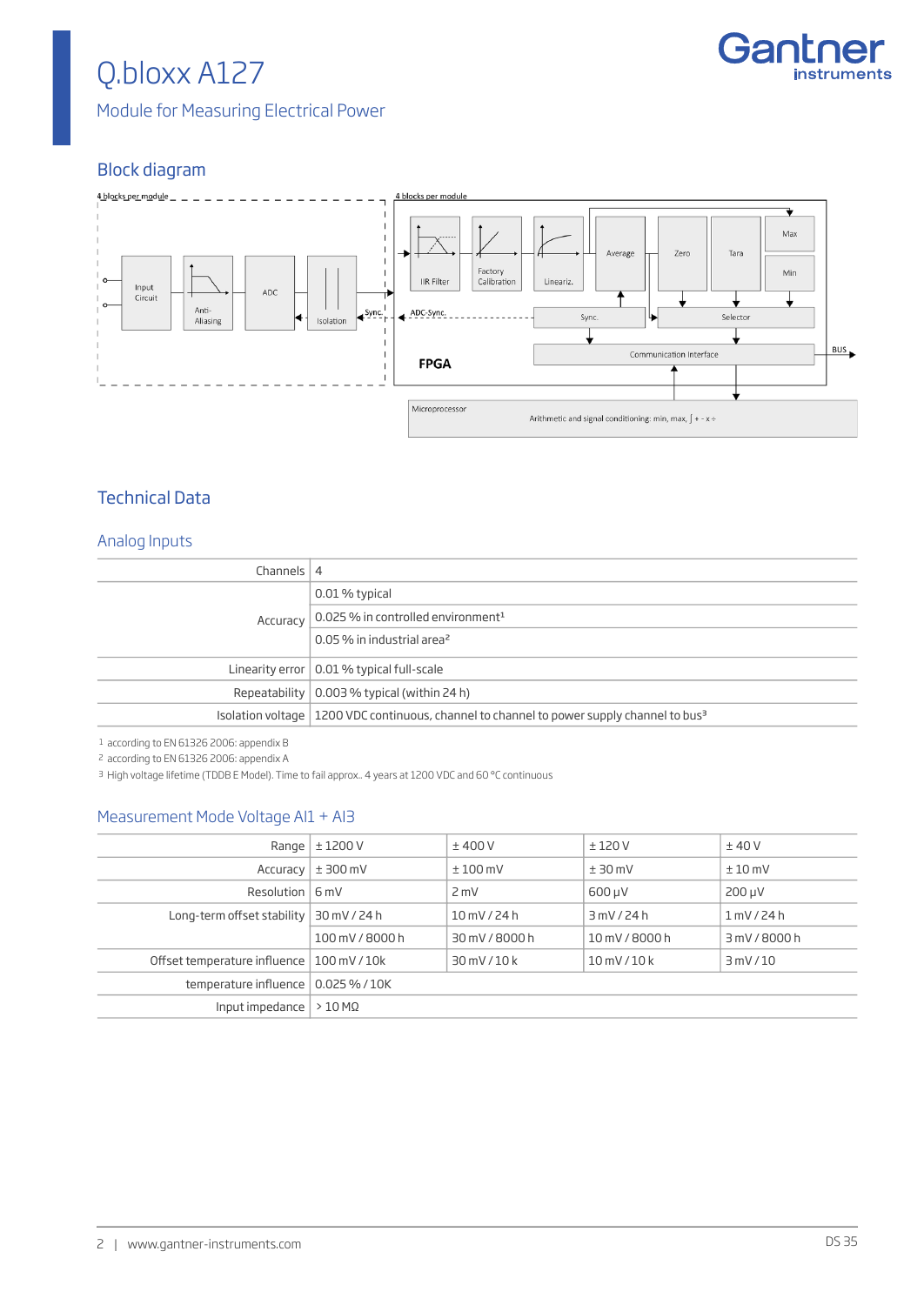# Q.bloxx A127



### Module for Measuring Electrical Power

#### Measurement Mode Voltage AI2 + AI4

|                              | Range $\vert \pm 2.4 V \vert$ | $± 800$ mV        | $±$ 240 mV       | $± 80$ mV         |
|------------------------------|-------------------------------|-------------------|------------------|-------------------|
| Accuracy                     | $± 600 \mu V$                 | $±$ 200 µV        | $± 60 \mu V$     | $±$ 20 $\mu$ V    |
| Resolution $ 12 \mu V$       |                               | $4 \mu V$         | $1.2 \mu V$      | $0.4 \mu V$       |
| Long-term offset stability   | 60 µV / 24 h                  | $20 \mu V / 24 h$ | $6 \mu V / 24 h$ | $2 \mu V / 24 h$  |
|                              | 200 µV / 8000 h               | 60 µV / 8000 h    | 20 µV / 8000 h   | 10 µV / 8000 h    |
| Offset temperature influence | 200 µV / 10k                  | $60 \mu V / 10 k$ | 20 µ V / 10 k    | $10 \mu V / 10 k$ |
| temperature influence        | $0.025\%$ / 10K               |                   |                  |                   |
| Input impedance              | $>100$ M $\Omega$             |                   |                  |                   |

#### Measurement Mode Current

| Via Shunt<br>Channel 2 and 4               | range                 | max. error         | resolution  |
|--------------------------------------------|-----------------------|--------------------|-------------|
|                                            | $±2400$ mV            | $±600 \mu V$       | $12 \mu V$  |
|                                            | $±800$ mV             | $\pm 200 \mu V$    | $4 \mu V$   |
|                                            | $±240$ mV             | $±60 \mu V$        | $1,2 \mu V$ |
|                                            | $±80$ mV              | $±20 \mu V$        | $0.4 \mu V$ |
| Long-term drift $\vert$ <20 $\mu$ V / 24 h |                       | <200 µV / 8000 h   |             |
| Temperature influence                      | Offset drift          | Gain drift         |             |
|                                            | $<$ 50 $\mu$ V / 10 K | $< 0.02 \% / 10 K$ |             |

#### Analog/Digital-Conversion

| Resolution   24-bit                      |                                                                                                                                                                                    |
|------------------------------------------|------------------------------------------------------------------------------------------------------------------------------------------------------------------------------------|
| Update rate   100 kHz                    |                                                                                                                                                                                    |
| Modulation method   Sigma-Delta          |                                                                                                                                                                                    |
| Anti-aliasing filter   20 kHz, 3rd order |                                                                                                                                                                                    |
| Digital filters                          | Infinite impulse response (IIR), low-pass, high-pass, band-pass, Butterworth or Bessel (2nd, 4th, 6th<br>or 8th order), frequency range 0.1 Hz to 10 kHz (adjustable via software) |
|                                          | Averaging   configurable or automatic according to the selected data rate                                                                                                          |

#### Communication Interface

|                   | Protocols   proprietary Localbus (115200 bps to 24 Mbps, latency <100 ns)<br>ASCII (19200 bps to 115200 bps)<br>Modbus RTU<br>Profibus-DP (19200 bps to 12 Mbps) (special Firmware required) |
|-------------------|----------------------------------------------------------------------------------------------------------------------------------------------------------------------------------------------|
| Data format   8E1 |                                                                                                                                                                                              |
|                   | Electrical standard   ANSI/TIA/EIA-485-A, 2-wire                                                                                                                                             |

#### Power Supply

|                                         | Input voltage   10 to 30 VDC, overvoltage and overcurrent protection |
|-----------------------------------------|----------------------------------------------------------------------|
| Power consumption $ $ approx 2 W        |                                                                      |
| Input voltage influence $ $ < 0.001 %/V |                                                                      |